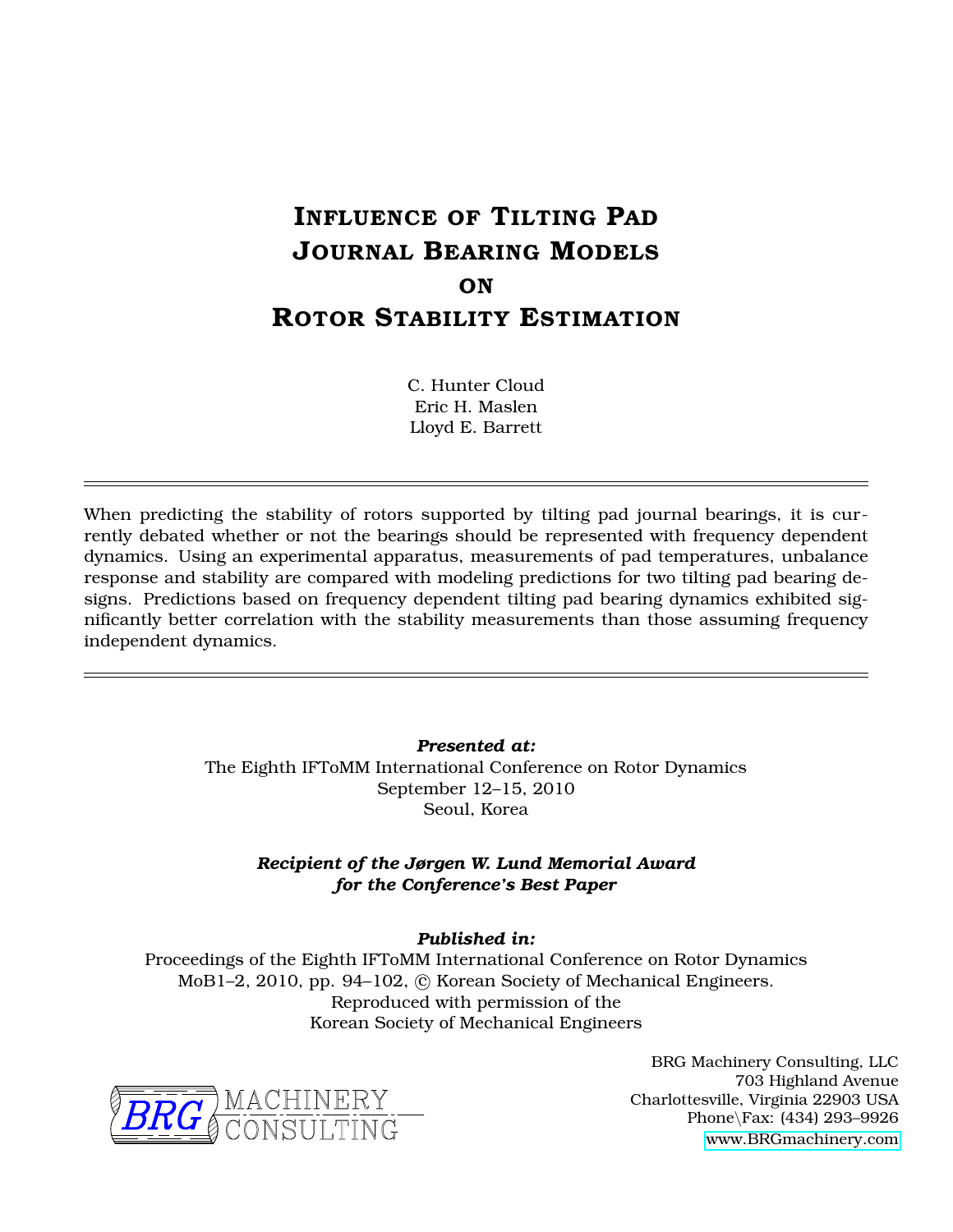# Influence Of Tilting Pad Journal Bearing Models On Rotor Stability Estimation

C. Hunter Cloud Eric H. Maslen Lloyd E. Barrett BRG Machinery Consulting James Madison University University of Virginia Charlottesville, Virginia USA Harrisonburg, Virginia USA Charlottesville, Virginia USA

## ABSTRACT

When predicting the stability of rotors supported by tilting pad journal bearings, it is currently debated whether or not the bearings should be represented with frequency dependent dynamics. Using an experimental apparatus, measurements of pad temperatures, unbalance response and stability are compared with modeling predictions for two tilting pad bearing designs. Predictions based on frequency dependent tilting pad bearing dynamics exhibited significantly better correlation with the stability measurements than those assuming frequency independent dynamics.

#### NOMENCLATURE

- $c_b$  Bearing assembled clearance
- $c_p$  Bearing pad machined clearance<br>FC Full coefficient
- Full coefficient
- $m_p$  Bearing preload  $(m_p = 1 c_b/c_p)$
- q Cross-coupled stiffness
- SRC Synchronously reduced coefficient
- $\omega_d$  Damped natural frequency
- $\zeta$  Critical damping ratio

# INTRODUCTION

Developed in the early 1900s almost simultaneously by Kingsbury and Michell, tilting pad journal bearings were recognized by Hagg [\[1\]](#page-9-0) to have superior stability performance. Hagg established that this superior performance stems from the ability of the pads to tilt in response to rotor motion. This tilting means a bearing with  $N_{pad}$  pads has  $N_{pad}+2$  degrees of freedom, and actually requires  $5N_{pad}+4$ stiffness and  $5N_{pad} + 4$  damping coefficients to define its dynamic properties [\[2\]](#page-9-1). Lund [\[3\]](#page-9-2) showed that these "complete" or "full" coefficients (FC) can be reduced to the typical eight coefficients in order to be compatible with rotordynamic code computational limitations present at the time. The key assumption for this reduction or simplification is that the vibrational frequencies of the pads and shaft are equal to the rotational speed, resulting in "synchronously reduced coefficients" (SRC).

Warner and Soler [\[4\]](#page-9-3) recognized that, for stability analysis purposes, this synchronously reduced assumption was not appropriate. They showed that the eight reduced coefficients were actually frequency dependent, particularly at higher Sommerfeld numbers. The effects of this frequency dependency on the reduced coefficients and the overall system stability has been extensively investigated [\[5,](#page-9-4)[6,](#page-9-5)[7,](#page-9-6)[8,](#page-9-7)[9\]](#page-9-8), which all conclude that stability predictions are often strongly influenced by the choice of tilting pad bearing representation (FC or SRC).

Over the last 40 years, however, machines have been designed using SRCs and most of the confidence factors surrounding destabilizing force empirical models and acceptable stability levels (i.e.,  $\delta \geq 0.1$  for stable operation) were based on the synchronously reduced representation. This experience on the part of manufacturers, users and consultants has led to a general lack of acceptance regarding the theoretical work on tilting pad bearings' frequency dependency. Such practice contrasts sharply with the general acceptance of the importance of considering frequency dependent dynamic characteristics of magnetic bearings and honeycomb/hole pattern gas annular seals. These components can be strongly frequency dependent, which is not always the case for tilting pad bearings. Furthermore, the standing literature on experimental efforts to measure tilt pad bearing dynamics does not provide compelling evidence of the frequency dependence that would necessitate use of FC models [\[10,](#page-9-9) [11,](#page-9-10) [12\]](#page-9-11).

There are two primary arguments supporting the use of a synchronously reduced representation. The first argument acknowledges the validity of the FC representation, but argues that the effect of the added dynamics begins at frequencies too high to affect stability predictions for the first several modes of the machine. If so, then a component modal reduction of relatively complicated FC based model is appropriate and, arguably, leads to an SRC model. For such an argument to be correct, the stability predictions for these lower modes should be unaffected by replacing the FC model with an SRC model. Hence, this argument can be assessed through computational effort alone and does not require experimentation.

The second argument claims that, because the dominant vibratory frequency within the bearing at the stability threshold is synchronous, it is sufficient to consider the SRC model to at least establish stability thresholds [\[13\]](#page-9-12). This argument is primarily heuristic and difficult to justify on theoretical grounds, but it has considerable currency in the industry. Clearly, it is not possible to evaluate this argument using computational means, so we resort here to experiment.

The ongoing debate over which representation more accurately predicts stability was recently highlighted in a survey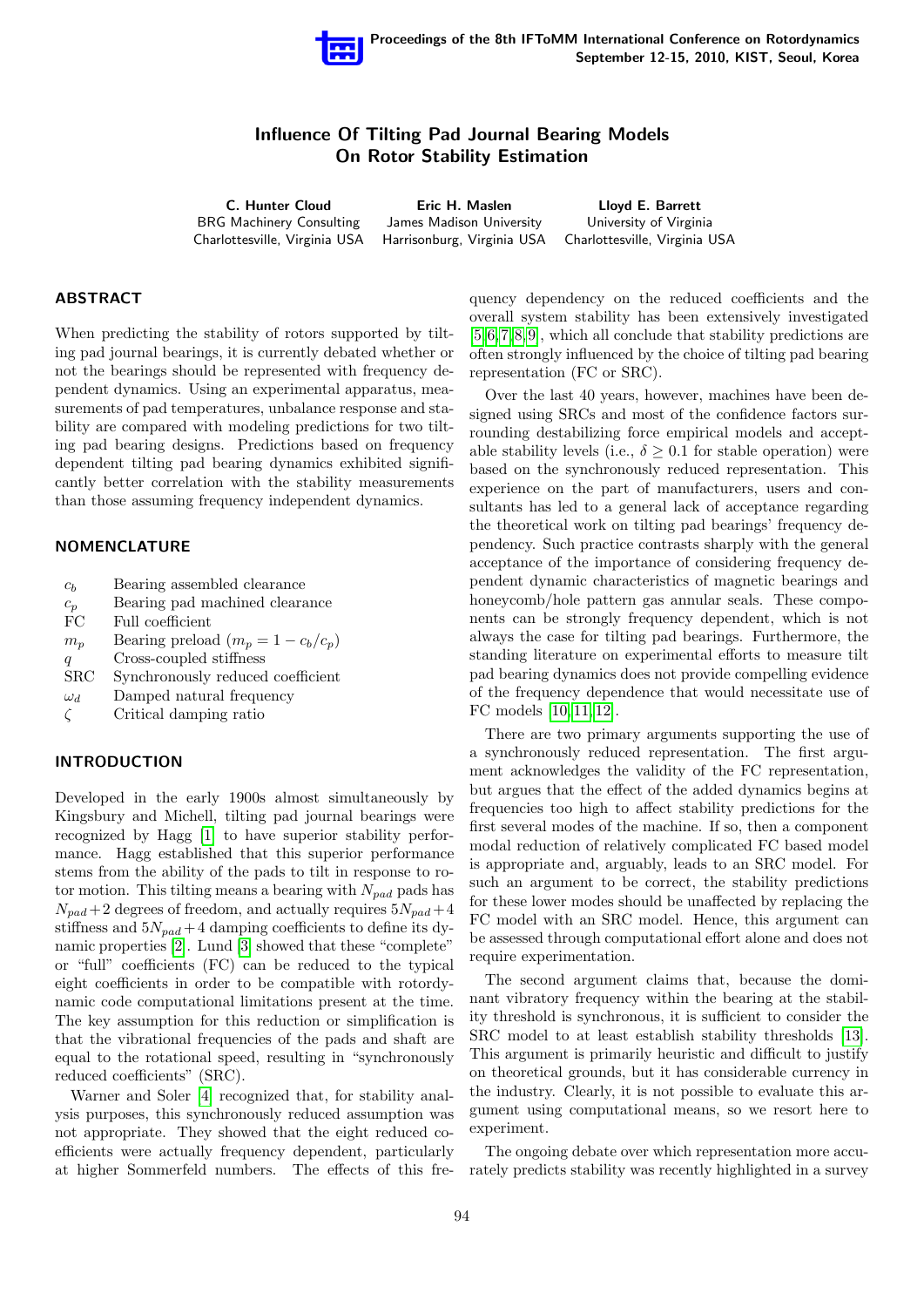conducted by the American Petroleum Institute [\[14\]](#page-9-13). To address this debate, the central objective of the present investigation was to try to distinguish between tilting pad behavior which is frequency independent (supporting the use of SRCs) and that which is frequency dependent (supporting the use of the FCs) by examining the agreement between predicted and measured damped eigenvalues. Given a typical rotor system, well established theoretical foundations already predict significant differences in damped eigenvalues and stability thresholds between these two representations: evidence which tends to refute the modal truncation argument. Therefore, we develop experimental approaches to work in conjunction with these predictions to attempt to address the second, more heuristic argument. A fair assessment of which predictive model correlates best with the measurements requires two things: (1) the measurements and the models must not be artificially biased toward a false correlation, and (2) the uncertainties in the measurements and the model are not so large as to be inconclusive. These requirements translate into a need for accuracy and precision in both the stability predictions and measurements.

The remainder of the paper will first present the test apparatus and develop an analytical model for it, establishing the base stability predictions with FC and SRC bearing models. These results comment on the validity of modal truncation, showing that the stability predictions of the two bearing models are not similar, even for low frequency modes. With this prediction in place, the remainder of the paper examines experimental estimates of stability, showing stronger correspondence to the FC model than to the SRC model. These results comment on the heuristic argument, supporting the proposition that deriving the bearing behavior from synchronous vibration arguments is not valid.

# MODELING OF TEST APPARATUS

The experimental apparatus consisted of a 1.55 m (61 in.) long rotor supported by two tilting pad journal bearings and incorporated three magnetic actuators. Figure [1](#page-2-0) displays the overall rig layout. Two of the magnetic actuators, designated Actuators 1 and 2, were located between the journal bearings for application of cross-coupling stiffness. These locations correspond to those of various destabilizing components, such as oil and labyrinth seals, found in industrial between-bearing machines. The third actuator or shaker was located at the outboard end, where previous industrial stability measurement investigations [\[15,](#page-9-14) [16\]](#page-9-15) applied external excitation. Five planes of vibration were monitored using eddy current proximity probes. With a midspan diameter of 90 mm (3.5 in.) and bearing span of 1.22 m (48 in.), the shaft was made of AISI 4340 steel.

Each  $\varnothing$ 70 mm (2.75 in.) tilting pad bearing consisted of five, 52.3 mm (2.06 in.) long steel pads, oriented in the load-between-pad configuration. Two sets of bearings were tested, one set with 0.3 preload pads  $(m_p = 0.3)$ , and the other with 0.1 preload pads. With their assembled clearance maintained at approximately 173  $\mu$ m (6.8 mils) diametral, the two sets' preloads were varied through pad machined

<span id="page-2-0"></span>

Figure 1: Rig layout

<span id="page-2-1"></span>

Figure 2: Comparison between calculated and measured free-free rotor modes

clearance differences. Both designs shared common bearing housings and ball pivots. Thus, preload was changed by installing new pads with a different pad machined bore. Complete details of the rig are given in [\[17\]](#page-9-16).

#### Component Modeling

Following the typical modeling process, individual component models were developed for the dynamics of the rotor, tilting pad journal bearings and bearing pedestals. For measurement and control of the actuator dynamics, a force model for the magnetic actuators was also developed.

Model development of the rotor assembly's dynamic properties was a multiphase process involving free-free modal testing before and after mounting of various components. The final reconciled rotor model achieved excellent agreement with the measured modal parameters. The first six free-free natural frequencies agreed within approximately five percent. For the first three free-free modes, Figure [2](#page-2-1) compares the measured mode shapes, established from 15 response locations along the rotor, with those predicted by the final reconciled model. Natural frequency predictions for these three modes are within  $1\%$  of measured.

It has been well documented by many investigators that the dynamic properties of the bearings' supporting structure can have a very strong influence on the overall rotor system dynamics. To account for any such influence on this test rig, each bearing's pedestal structure was modally tested and identified for modeling purposes. Direct and cross-talk fre-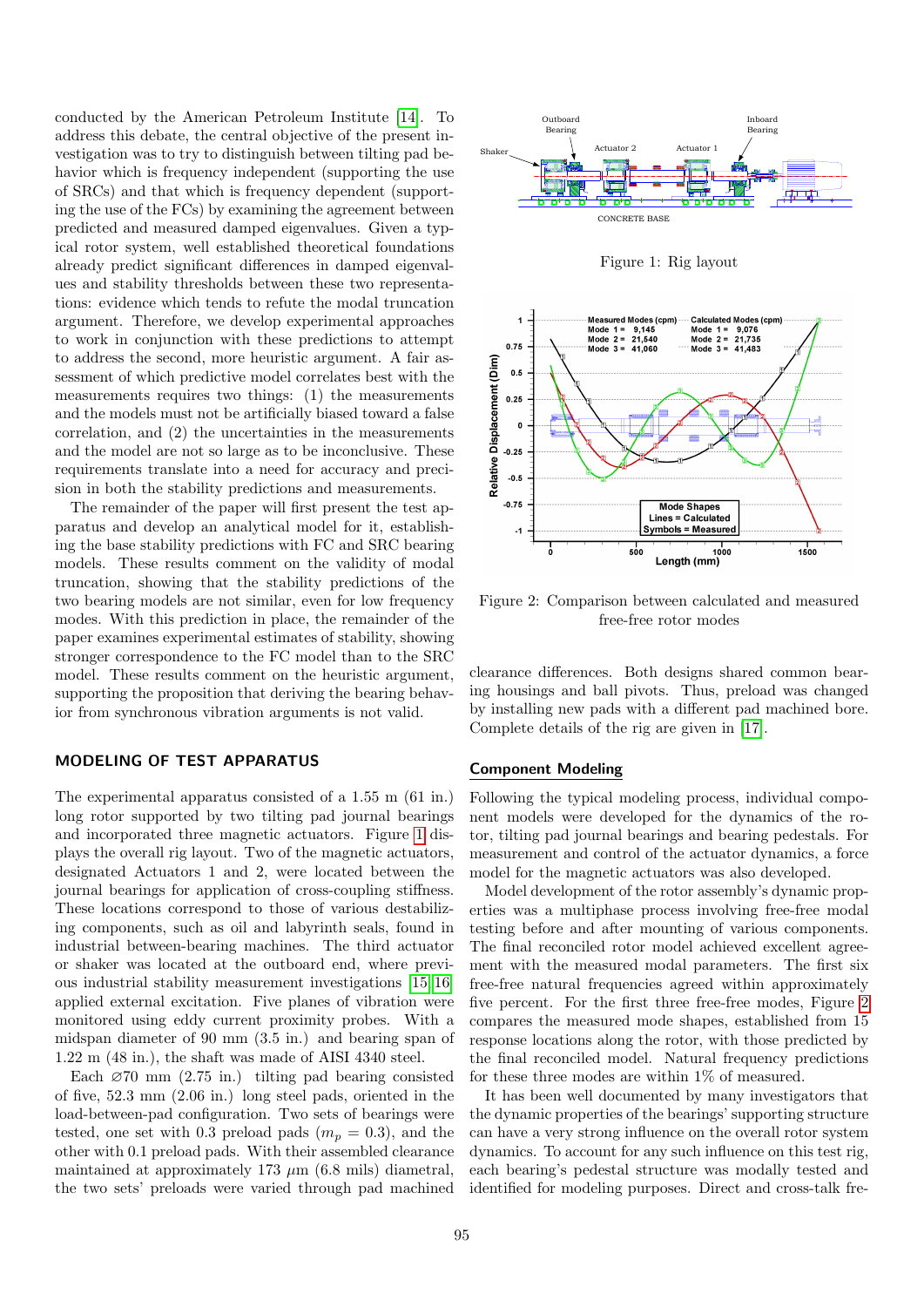<span id="page-3-0"></span>

Figure 3: Inboard pedestal model versus measured compliance

quency response functions (FRFs) were measured on both pedestals. Transfer function models for the pedestal system's dynamics were then obtained by applying a commercial multiple input, multiple output curve fitting algorithm on the measured FRFs. Figure [3](#page-3-0) presents an example of the very good agreement between the identified model and measurements that were obtained for the pedestal system.

To accommodate the potential for unequal current bias distribution as well as the multitude of possible operating conditions, magnetic circuit models were identified for use in controlling and measuring the actuators. The magnetic circuit model is one-dimensional and treats the actuator as a magnetic network analogous to an electrical network [\[18\]](#page-9-17). In the same spirit of reconciling the rotor and pedestal models using test data, the circuit model for each actuator was identified using known forces along with measured currents and positions. The resulting actuator models were accurate to within 7% of the applied forces. In terms of predictive uncertainty, the circuit models achieved  $\pm 22.2$  N (5 lbf) with 95% confidence.

Finally, the tilting pad bearings' dynamics were calculated using the two-dimensional, finite element algorithm developed by He [\[19\]](#page-9-18). This algorithm has demonstrated very good accuracy when compared with measurements and is used extensively by industry for bearing design and rotordynamic purposes.

From the stability perspective, the character of the reduced coefficients for subsynchronous frequencies is a primary concern. Figure [4](#page-3-1) focuses on the predicted subsynchronous characteristics for the inboard bearing at 12,000 rpm. The three bearing conditions are given which

<span id="page-3-1"></span>

Figure 4: Inboard bearing 0.3 preload design reduced stiffness and damping coefficient bounds (12,000 rpm)

define the estimated uncertainty bounds on the stiffness and damping. The minimum  $c_b$ , maximum  $m_p$ , minimum oil temperature condition creates the upper bound on stiffness and damping properties. Lower bounds are established from the maximum  $c_b$ , minimum  $m_p$ , maximum oil temperature condition. Depending on the particular excitation frequency, the upper stiffness bound can range from 75% to 112% greater than the lower bound. Likewise, the upper damping bound ranges from 60% to 81% greater than the lower damping bound.

The first rotor mode's predicted undamped natural frequency on rigid bearings is indicated in Figure [4](#page-3-1) to highlight its location relative to synchronous frequency. At the nominal bearing condition, the synchronously reduced principle stiffness level is nearly 32,000 N/mm. However, subsynchronous frequencies experience higher stiffness. For instance, the rigid bearing first mode is controlled by 50,000 N/mm, an approximately 55% increase from the synchronously reduced level. Reduced principle damping levels, on the other hand, decrease at subsynchronous frequencies. The model predicts that the rigid bearing first mode experiences nearly 20% less damping than synchronous vibration. While not shown here, the 0.1 preload bearing design's reduced coefficients exhibited even greater frequency dependency.

### System Modeling

The various component models were assembled into a system model using an algorithm developed by Vázquez and Barrett [\[20\]](#page-9-19). Commonly used by industry to predict sta-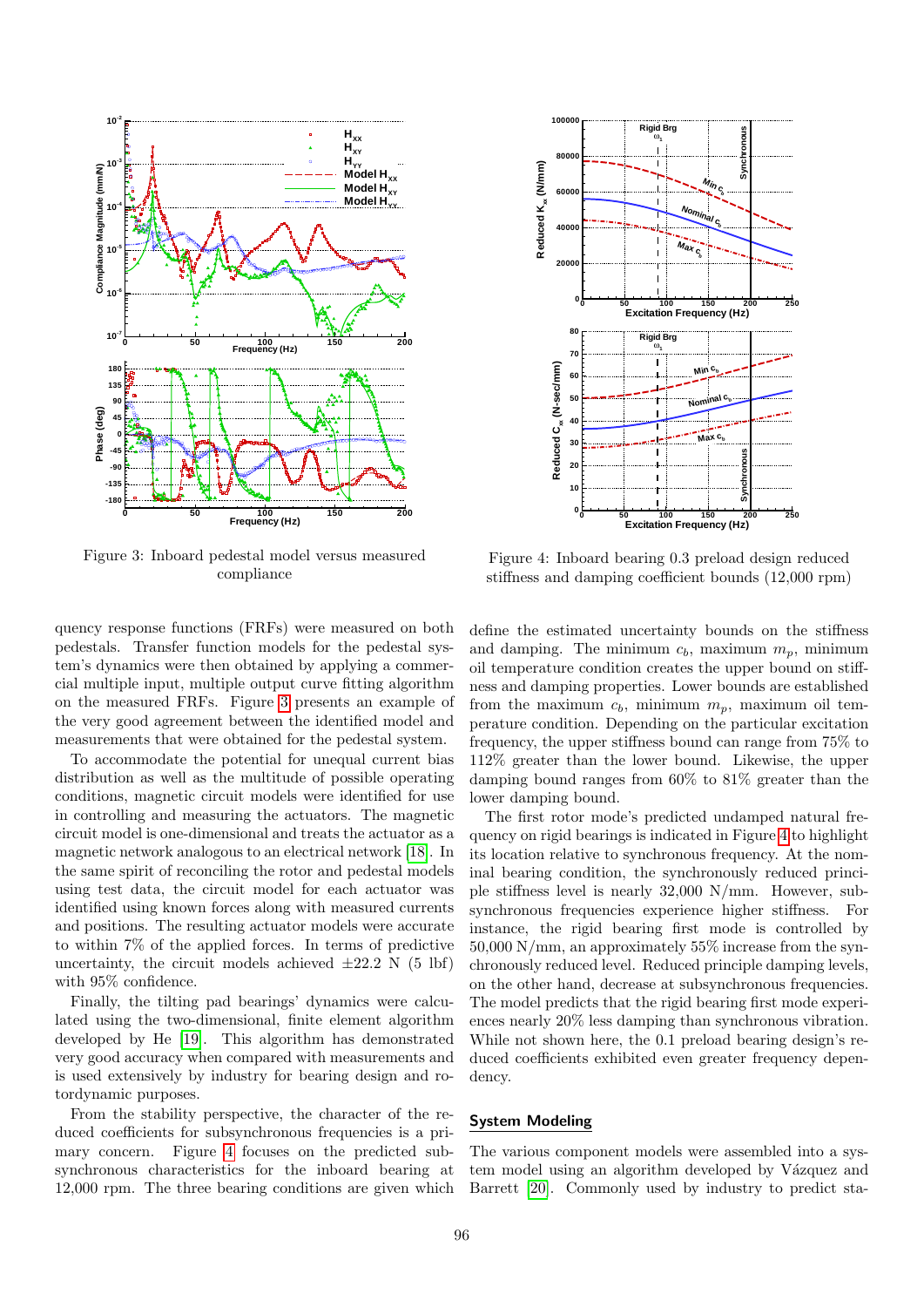bility characteristics of turbomachinery, this algorithm employs a frequency domain search eigensolver.

Since the tilting pad journal bearings have the largest uncertainty of the all component models, it is important to understand how this uncertainty translates into uncertainty in the system's stability predictions. For the first forward mode (1F), Figure [5](#page-4-0) presents modal damping uncertainty bounds for the two tilting pad journal bearing representations. Base stability, in Figure [5\(a\),](#page-4-1) refers to the stability characteristics established by the system encompassing the rotor, bearings and pedestals alone, without any dynamics from the magnetic actuators. Given the significant overlap that exists between the two bearing representations for base stability, it will be difficult to distinguish which representation most accurately correlates with the damping measurements except at high speeds. However, when actuator cross-coupling is varied in Figure [5\(b\),](#page-4-2) no overlap occurs for the stability sensitivity bounds, making it a very good identifier. Unfortunately, the damped natural frequency will likely not serve as a good metric because of the large overlap in predictions.

<span id="page-4-1"></span><span id="page-4-0"></span>

<span id="page-4-2"></span>Figure 5: Predicted stability uncertainty bounds  $(m_p = 0.3)$ 

<span id="page-4-3"></span>

Figure 6: Measured versus predicted pad temperatures  $(m_n = 0.3)$ 

#### BEARING PERFORMANCE

Unlike the component models for the rotor assembly, bearing pedestals and magnetic actuators, no component level test data was available to validate the predicted dynamics for the tilting pad bearings. Therefore, the accuracy or bias of the bearing dynamic models remained in question. In an attempt to address this issue, pad temperatures and unbalance response measurements from the test rig were examined with respect to the modeling predictions.

Pad temperatures were recorded for eight speeds in the speed range. At each of these speeds, temperatures were recorded after they had been stable (varying less than  $\pm 0.5$ °C) for more than 30 minutes, indicating thermal equilibrium had been reached. Figure [6](#page-4-3) compares the predicted and measured pad temperatures for one of the two loaded (bottom) pads. The predicted temperatures from the bearing algorithm correlate extremely well with the measurements especially at high speeds. Similar accuracy was achieved for the other three thermocouples within each bearing. While not shown, predictions for the 0.1 preload bearings were approximately 6◦C higher than measured. Such good correlations with respect to both bearings' thermal performance provide greater confidence in their predicted dynamics.

Measuring the unbalance response performance provides another platform for assessing the accuracy of the assembled system's dynamic model, of which the bearings' dynamics are a crucial component. This was accomplished by applying 364.4 g-mm (0.506 oz-in) of unbalance on the outboard disc that is adjacent to Actuator 2. After compensating for the residual response, the measured response due to this unbalance alone was compared to the predictions. Figure [7](#page-5-0) presents this comparison for the two orthogonal displacement probes at one of the bearings.

Looking at the predictions, the general character of the response is modeled very well. For the  $x$  probe, the minimum clearance condition predicts a well-amplified peak within 0.5% of the peak speed measured, and its amplitude is only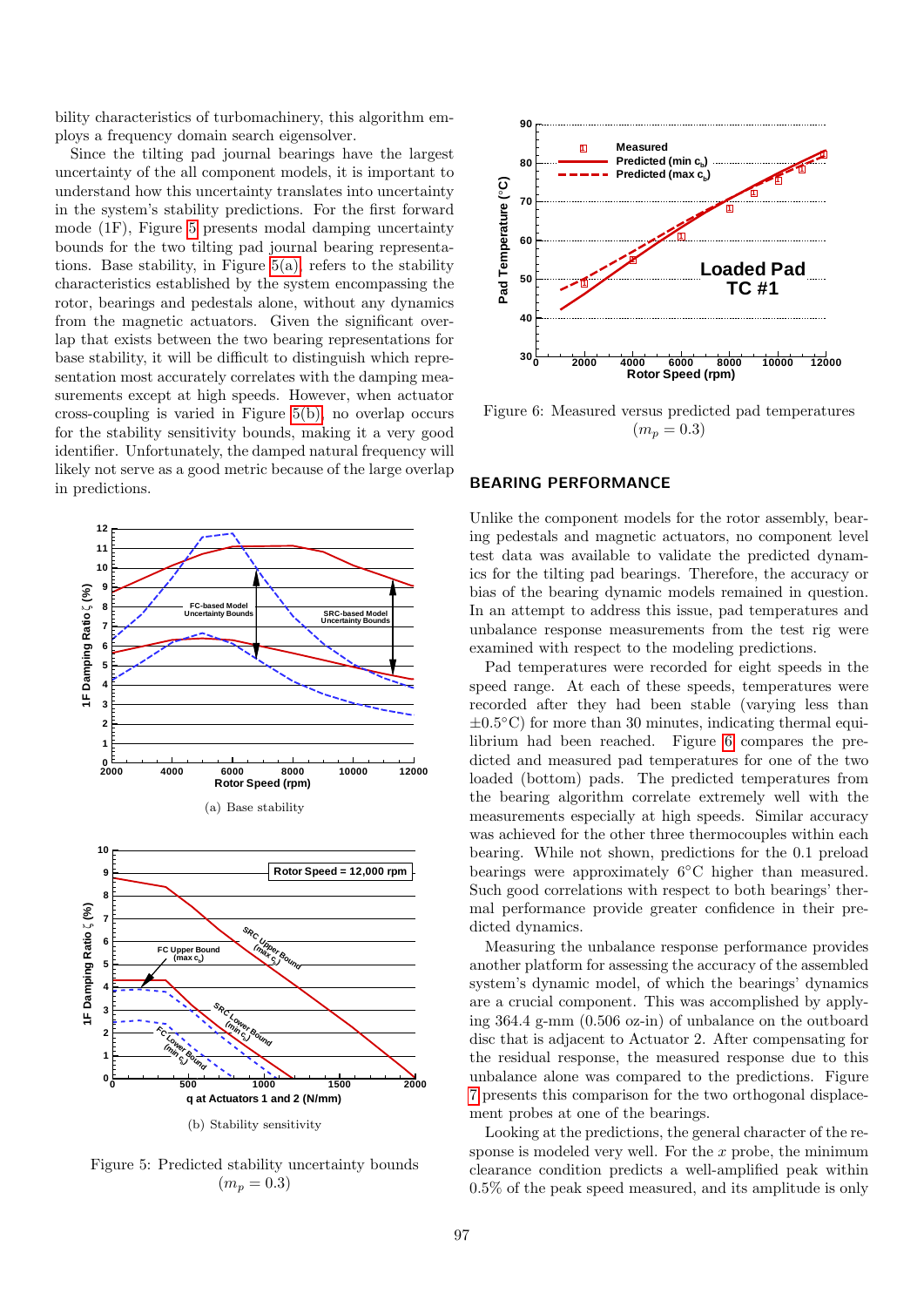<span id="page-5-0"></span>

Figure 7: Measured and predicted unbalance response  $(m_p = 0.3)$ 

 $5\%$  higher than measured. Unfortunately, the y probe's peak response characteristics are less accurately predicted. Here, the minimum clearance condition predicts the peak to occur 1.7% away from the measured peak. The peak amplitude is noticeably underpredicted by 25% using the minimum clearance condition model. Around 8,000 rpm, both peaks associated with the two pedestal structure natural frequencies are predicted relatively well. The second structural mode's peak response speed is predicted to be slightly higher (200 cpm) than measured. As a note, the erratic phase measurements at speeds above 11,000 rpm are due to the very small response amplitudes present, making phase measurement difficult.

While not presented here, the unbalance response characteristics of the 0.1 preload bearing design were predicted with very similar accuracy. Predicted rotor critical speed locations for both bearing designs are within 3.3 percent of those measured. Such accuracy gives confidence in the fidelity of the combined stiffness characteristics of the bearing and pedestal models.

Neither bearing design's system model, however, was able to reliably predict the amplitudes in the rotor's critical speed region. The accuracy of the amplitude predictions in the rotor critical speed region is of primary interest for stability purposes. Given a particular unbalance distribution, the amplitudes in this region are strongly governed by the damping ratios, or stability levels, of the two forward and backward sister modes which are interacting. Both designs' minimum clearance condition model achieved the best amplitude correlations in this region, yet, amplitudes were still consistently underpredicted. Underprediction of this region's peak amplitudes suggests the models attribute too much damping, or too high a level of stability, to these modes. Measured response also indicates the degree of anisotropy in the system is slightly less than predicted.

#### STABILITY TESTING

For the two different preload bearing designs, stability tests were conducted for correlation with the predicted damped eigenvalues of the first forward and backward modes. These measurements were conducted using the methodology described in [\[21\]](#page-9-20), which includes the use of blocking excitation and the time domain technique, multiple output backward autoregression (MOBAR), for damping estimation. A type of tuned-sinusoidal method, blocking testing effectively tries to isolate a mode by exciting at its natural frequency in its predominant direction. Once the mode is isolated and its signal-to-noise ratio (SNR) is maximized, the blocking excitation is suddenly turned off. Modal damping is then estimated from the resulting free decay transient using the MOBAR technique.

Using the actuator control system's sinusoid generator, the shaker actuator was used to excite the rotor at the desired blocking frequency and direction. The amplitude of the shaker blocking excitation was limited to keep unfiltered vibration at the journal bearings less than 38  $\mu$ m (1.5 mils) p-p for linearity concerns. Upon turning off the shaker's nonsynchronous blocking excitation, the transient decay was recorded for use with the MOBAR technique. Five blocking tests were recorded for each direction of excitation. All ten radial probe channels were used in the estimation process.

#### Base Stability

Base stability testing was conducted to examine the stability performance as a function of speed with no actuator crosscoupled stiffness present. Measurements were conducted at eight different speeds from 2,000 rpm to maximum speed. For the 0.3 preload bearing design, Figures [8](#page-6-0) and [9](#page-6-1) present the results of these measurements along with model prediction bounds for the first forward and backward modes, respectively.

For each measurement, the  $\zeta$  and  $\omega_d$  estimates are averages of estimates obtained from the five blocking tests. Vertical bars on each measurement indicate the range of estimates obtained, serving as an indicator of the estimate's uncertainty. Typical uncertainties were  $\pm 0.2\%$  for damping ratios and  $\pm 20$  cpm ( $\pm 0.3$  Hz) for damped natural frequencies.

Throughout the speed range, the forward mode's damping measurements correlate the closest with FC-based model's lower bound. An approximately 1% separation is maintained between the measurements and this bound for all measured speeds above 2,000 rpm. The SRC-based model's lower bound overpredicts the damping by a factor of 2.75 at maximum speed. For the measured damping levels from 6,000 rpm to maximum speed, the FC-based model's lower bound predicts a nearly identical relative decline of 3.7 percentage points, whereas the SRC-based model's lower bound gives only a two percentage point decrease.

Figure [8](#page-6-0) illustrates the strong overlap between the predicted ranges of the first forward mode  $\omega_d$  for the two models. This overlap makes it difficult to quantitatively con-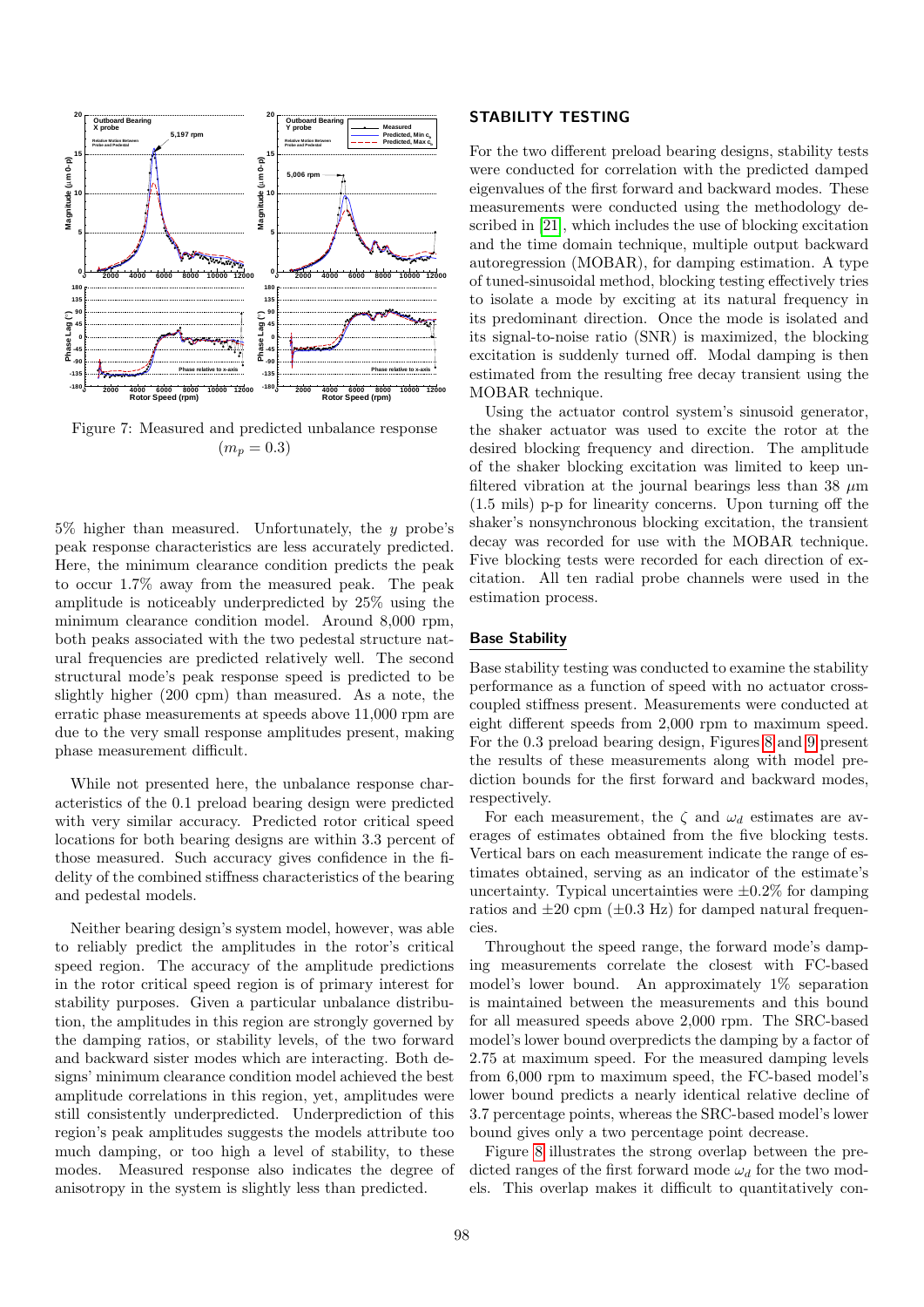<span id="page-6-0"></span>

Figure 8: First forward mode base stability measurements versus predictions  $(m_p = 0.3)$ 

clude which bearing representation best correlates with the measurements. Qualitatively, the forward mode's damped natural frequency measurements tend to achieve a better correlation with the FC-based model. The SRC-based model predicts that the mode's frequency will decline almost linearly with speed. However, the FC-based model predicts the majority of the frequency change to occur over a relatively small speed range, from approximately 4,000 rpm to 7,000 rpm. The forward mode's measurements tend to follow this abrupt frequency change behavior as well.

Damping estimates for the backward mode exhibit somewhat better correlation to the model, as shown in Figure [9.](#page-6-1) In the vicinity of the 5,000 rpm critical speed region, its damping appears somewhat smaller than the lower bounds' predictions, although it is difficult to make a definite quantitative conclusion. The backward mode's damping measurements fall within both models' bounds at 2,000 rpm and 4,000 rpm. For speeds of 8,000 rpm and above, however, the backward mode's measured  $\zeta$  agrees extremely well with the lower bound of the FC-based model. Unfortunately, these good correlations are not consistently achieved for the backward mode's  $\omega_d$ .

For both bearing designs, the FC-based model consistently provided the most accurate prediction of both the

<span id="page-6-1"></span>

Figure 9: First backward mode base stability measurements versus predictions  $(m_p = 0.3)$ 

first forward and first backward modes' damping ratios. The FC-based model did overpredict the forward mode's damping in both bearing designs. At maximum speed, the FC-based model overpredicts the first forward mode's base damping by approximately one percentage point for both bearing designs. On the other hand, the SRC-based model overpredicts forward mode stability by over twice as much (2.7 percentage points) for the 0.3 preload bearing, and nearly five times as much (4.7 percentage points) for the 0.1 preload bearing design.

#### Stability Threshold

A mode's stability threshold, where  $\zeta = 0$ , provides another datum for correlation with the two different bearing representations. Testing focused on the stability threshold characteristics of the first forward mode as a function of speed and cross-coupled stiffness at Actuator 2. With no shaker excitation and the rotor operating at the desired speed, increasing amounts of cross-coupled stiffness, q, were applied using Actuator 2 until the rotor exhibited unstable vibrations. Here, "unstable" is defined in the classical sense, where the mode's vibration increases with time. This testing methodology was performed at the same eight speeds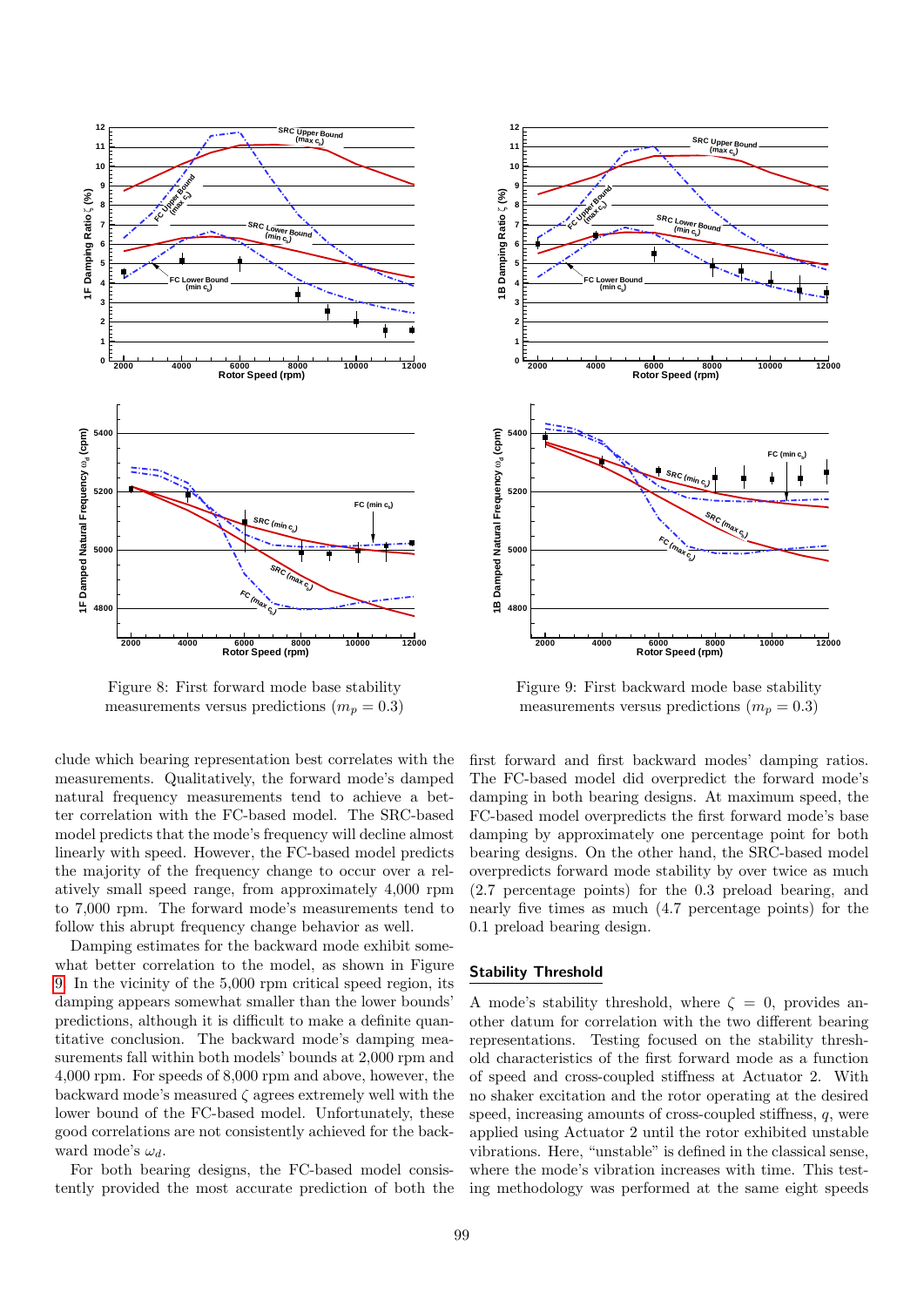where base stability testing was conducted. An additional test was also performed at 1,000 rpm.

Figure [10](#page-7-0) presents the unstable vibrations exhibited during one of the stability threshold tests. Slow, exponential growth is observed, an expected behavior when a mode's damping ratio is just slightly negative. At approximately 3.2 seconds, the cross-coupling was turned off to avoid a damaging level of vibration. The rotor vibration returns to a stable level when the actuator's cross-coupling is removed.

<span id="page-7-0"></span>

Figure 10: Example waveform showing unstable rotor motion

Figure [11](#page-7-1) presents the measurements along with the bounds predicted using the FC and SRC tilting pad bearing representations. Because of the difficulty in measuring where the cross-coupling produces  $\zeta = 0$  for the first forward mode, it is necessary to try to bound the threshold crosscoupling between a stable and an unstable  $q$  level. There-fore, Figure [11](#page-7-1) shows two measured  $q$  values at each speed, one for the highest tested  $q$  amount where the rotor was stable, and one for the lowest tested  $q$  amount where the rotor was unstable. For clarity purposes, only the uncertainties for the unstable  $q$  amounts are shown.

In Figure [11,](#page-7-1) the threshold  $q$  measurements consistently fall significantly under both models' predicted lower bounds. The exceptions occur at 1,000 rpm and 2,000 rpm which agree with the FC-based model's lower bound. Throughout the speed range, the forward mode's threshold  $q$  measurements correlate the closest with the FC-based model's lower bound. At maximum speed, the SRC-based model's lower bound overpredicts the amount of threshold cross-coupling by 325 percent, whereas the FC-based model's lower bound overpredicts by 225 percent.

The two model's predicted ranges of the first forward mode  $\omega_d$  overlap substantially throughout the experimental range, particularly at speeds greater than 5,000 rpm. This overlapping makes it impossible to quantitatively conclude which bearing representation best correlates with the measurements. As observed in the base stability results, the forward mode's threshold  $\omega_d$  measurements achieve a better qualitative correlation with the FC-based model. The SRC-based model predicts that the mode's frequency will decline almost linearly with speed. However, like the mea-

<span id="page-7-1"></span>

Figure 11: First forward mode stability threshold measurements versus predictions  $(m_p = 0.3)$ 

surements, the FC-based model predicts the majority of the frequency change to occur over a relatively small speed range. Furthermore, the increase of the mode's frequency for speeds above 8,000 rpm is another characteristic predicted by the FC-based model, although not to the same degree as that measured.

## Stability Sensitivity

Our purpose for this type of testing is to examine the apparatus's stability as a function of cross-coupled stiffness, a relationship commonly of interest to industry. With the speed held constant, the first forward and backward modes' stability sensitivities were measured between the base and threshold results just described. Damped eigenvalues of the two modes were measured through blocking with the shaker, while simultaneously applying cross-coupling with Actuator 2.

Figures [12](#page-8-0) and [13](#page-8-1) present the first forward and backward modes' stability sensitivity results for the two speeds tested. Absent from these plots is the upper bound for the SRCbased model, since it is well above the damping levels of interest. For the 9,000 rpm predictions in Figure [12,](#page-8-0) some minor overlapping exists between the two models'  $\zeta$  bounds. This is not much of a factor since the measured damping values fall below both models' lower bounds. Greater separation between the two models' ζ bounds occurs at maximum speed (Figure [13\)](#page-8-1), especially for the first forward mode.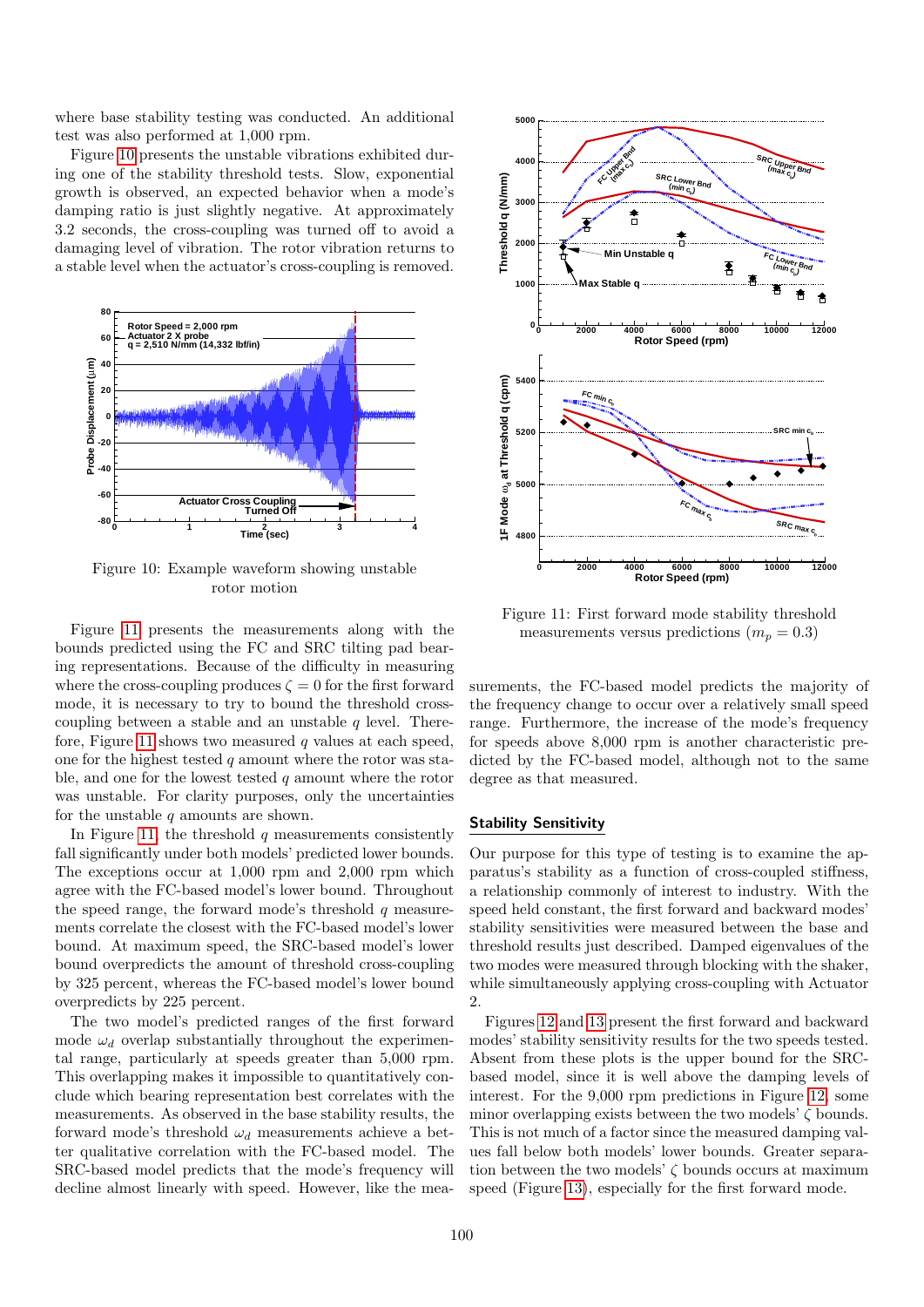<span id="page-8-0"></span>

Figure 12: First forward and backward mode stability sensitivity measurements versus predictions at 9,000 rpm  $(m_p=0.1)$ 

As with base stability, the FC-based model provides the most accurate prediction for both modes while still overpredicting the first forward mode's damping. In comparison, at maximum speed, the SRC-based model's lower bound predicts more than twice as much damping for the forward mode than the highest FC bound.

Qualitatively, neither bearing representation completely captures the  $\zeta$  sensitivity trends. Both models forecast a large plateau region where the modes' damping is insensitive to additional cross-coupling. However, the  $\zeta$  measurements show a very small plateau region creating an almost linear dependence on cross-coupling. This indicates the models are overpredicting the degree of anisotropy in the bearing system, a characteristic also observed in the unbalance response measurements.

# CONCLUSIONS

This investigation has provided a comprehensive set of correlations (two bearing designs, two modes, multiple speeds

<span id="page-8-1"></span>

Figure 13: First forward and backward mode stability sensitivity measurements versus predictions at 11,920 rpm  $(m_p=0.1)$ 

and cross-coupling levels) between measured damped eigenvalues and those predicted by the two tilting pad bearing representations. The differences between predicted lower mode damping as well as between predicted stability thresholds for the FC and SRC models were substantial, indicating at least for this machine configuration that a modal truncation argument for use of SRC models is not valid.

Both representations overpredicted all of the stability measures that were examined. However, the FC-based model consistently achieved superior quantitative and qualitative agreement with the base, threshold and sensitivity stability measurements. While it is not possible to argue that this result validates the FC model, it does tend to refute the heuristic argument that SRC is better at predicting stability thresholds because of dominance of synchronous vibration at the onset of instability.

It remains unclear exactly why the measured stability levels were consistently lower than either prediction. Because the rotor model was extensively validated using free–free mode shapes and frequencies and because the pedestal was